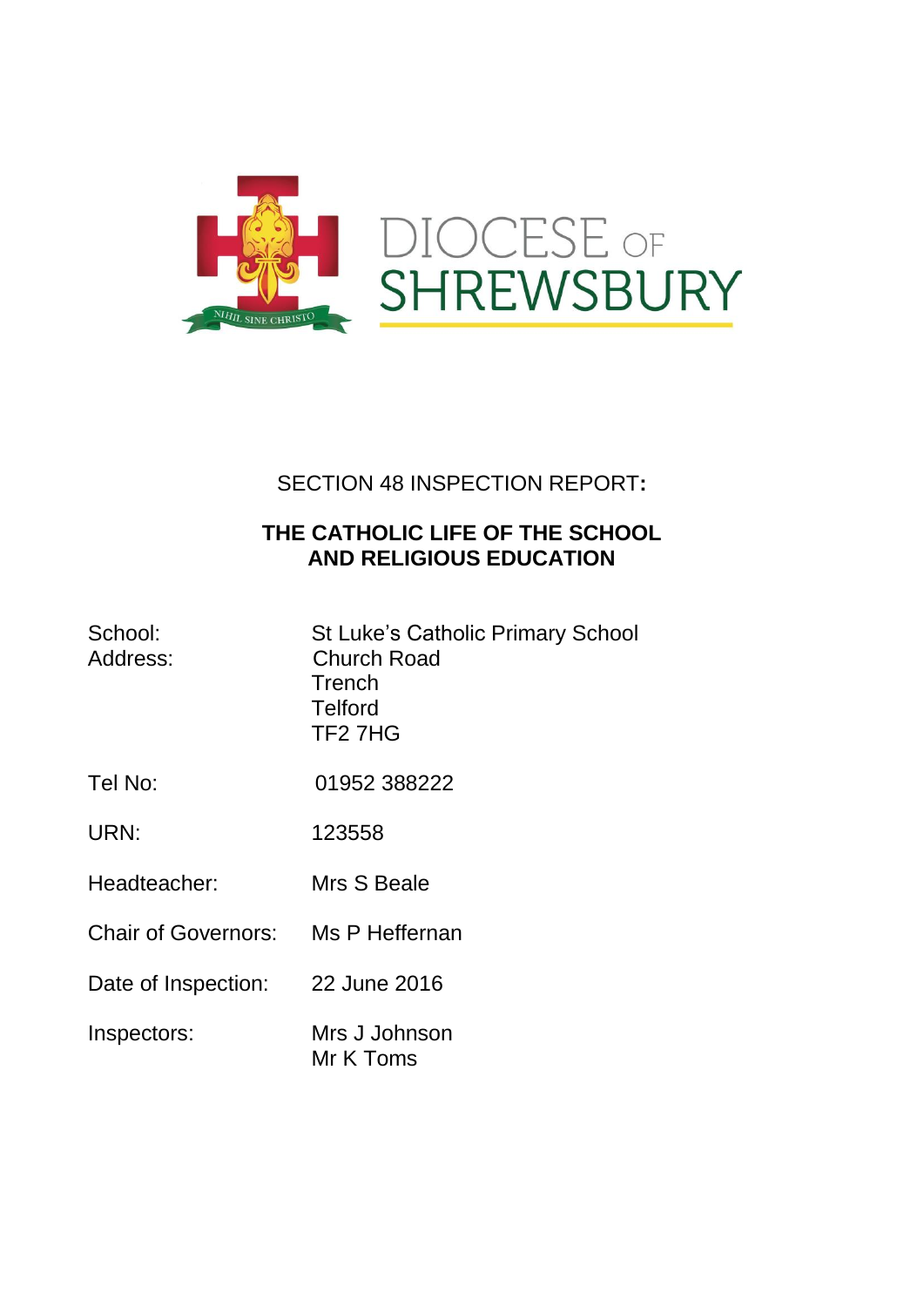**The person**

**of each individual**

**human being**

**is at the heart**

**of Christ's teaching:**

**this is why**

**the promotion of the**

**human person**

**is the goal**

# **of the Catholic school.**

(The Catholic school on the threshold of the third millennium Pope John Paul)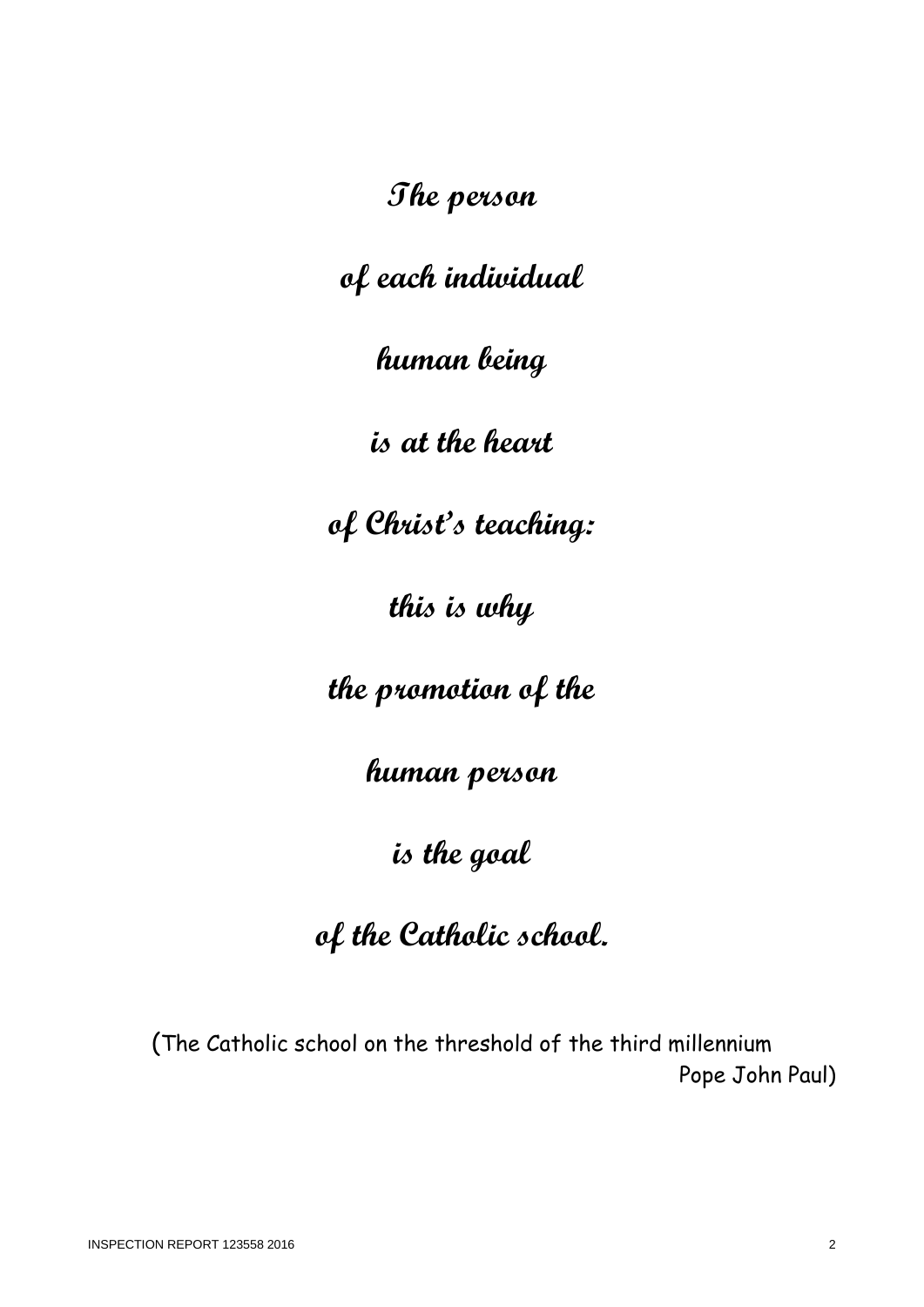**Mission Statement**

# **Our Vision**

A school where we 'Care, Share and Learn' together

# **Mission Statement**

The school community

- develops and delivers a creative and stimulating curriculum
- ensures each child is given the opportunity to fulfil their potential
- encourages and demonstrates appropriate behaviour and attitudes
- promotes positive Christian values
- develops a deeper understanding of Modern British Values and respect for all
- strengthens the links between parents, our church and the wider community

### Aims

- To enhance our supportive moral framework within which every child can develop self confidence
- To encourage all pupils to develop lively, enquiring, imaginative and creative minds and high aspirations for their futures
- To enable pupils to become independent, self-motivated, selfdisciplined, to show respect for themselves, for others and the environment.
- To assist our children's spiritual growth in terms of their prayer life as part of their education/curriculum
- To embed an ethos of high standards and expectations of all members of the school community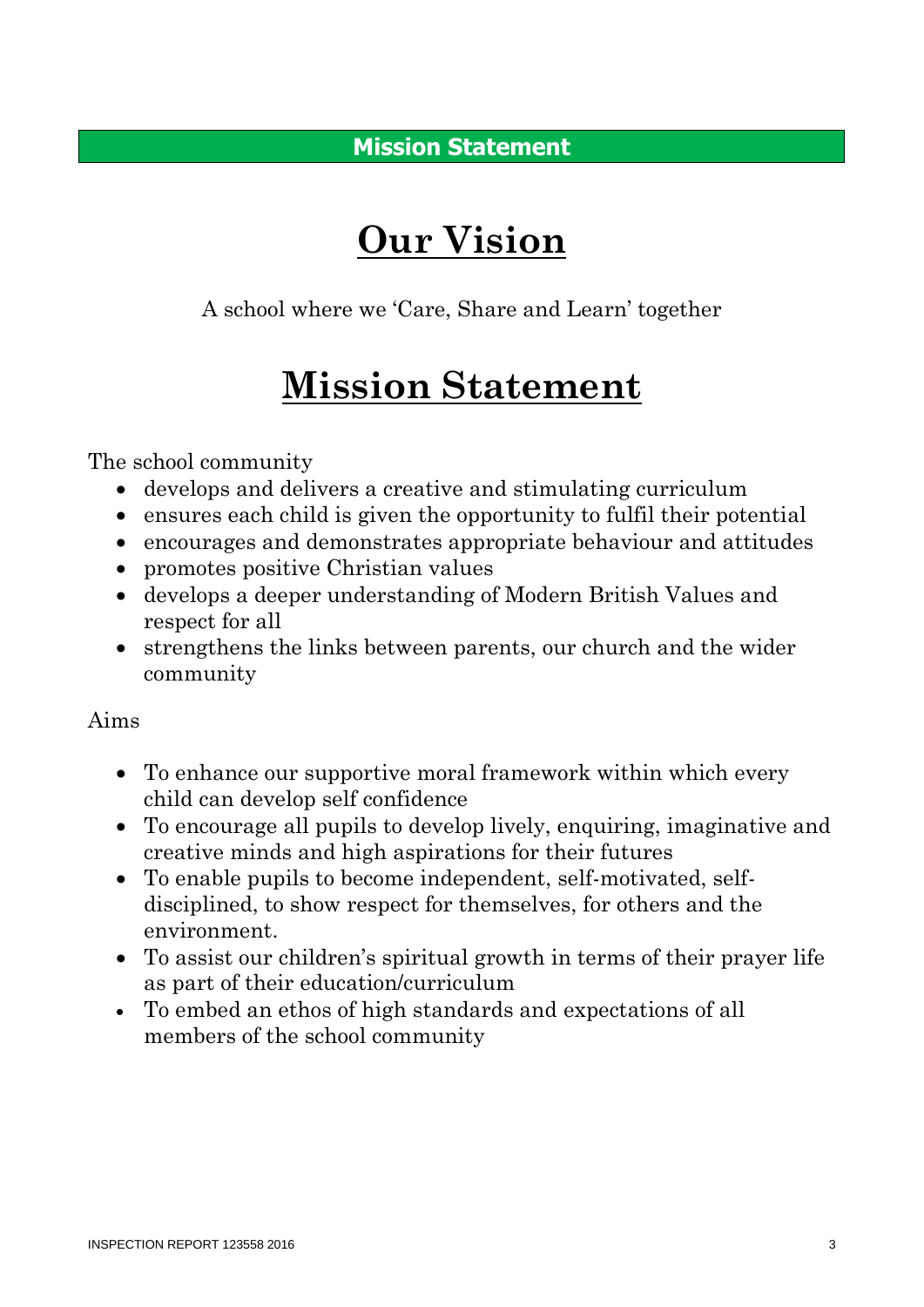# FACTUAL INFORMATION ABOUT THE SCHOOL

| Pupils                                |           |          | FS       | Y1       | Υ2 | Y3 | Y4         | Y5       | Υ6 | Total          |
|---------------------------------------|-----------|----------|----------|----------|----|----|------------|----------|----|----------------|
|                                       |           | PТ       | FT       |          |    |    |            |          |    |                |
| Number on roll                        |           | 0        | 20       | 19       | 20 | 22 | 21         | 15       | 23 | 140            |
| Catholics on roll                     |           | 0        | 17       | 11       | 12 | 11 | 7          | 9        | 9  | 77             |
| Other Christian denomination          |           | $\Omega$ | 3        |          | 4  |    | 5          | 6        | 10 | 34             |
| Other faith background                |           | $\Omega$ | $\Omega$ | $\Omega$ | 0  | 0  | 0          | $\Omega$ | 0  | 0              |
| No stated religious affiliation       |           | 0        | $\Omega$ |          | 4  | 4  | 9          | $\Omega$ | 4  | 29             |
| Number of learners from ethnic groups |           | 0        | 11       | 6        | 5  | 6  | 3          | 6        | 6  | 42             |
|                                       |           |          |          |          |    |    |            |          |    |                |
| <b>Total on SEN Register</b>          |           | 0        | 0        |          | 2  | 6  | 5          | $\Omega$ | 4  | 18             |
| <b>Total with Statements of SEN</b>   |           | $\Omega$ | 0        | $\Omega$ |    | 2  | 0          | $\Omega$ | 0  | 3              |
| <b>FSM</b>                            |           | 0        |          |          | 4  | 5  |            | 3        | 2  | 23             |
|                                       |           |          |          |          |    |    |            |          |    |                |
| Exclusions in last academic year      | Permanent |          |          | $\Omega$ |    |    | Fixed term |          |    | $\overline{2}$ |
| Index of multiple deprivation         |           |          |          |          |    |    |            |          |    |                |

|                                     |              | which your pupils transferred    |               |
|-------------------------------------|--------------|----------------------------------|---------------|
| PARISHES SERVED BY THE              |              | <b>PUPILS TRANSFER</b>           |               |
| <b>SCHOOL</b>                       |              |                                  |               |
| Name of Parish                      | No of Pupils | Name of School                   | No of P       |
| Our Lady of the Rosary and St. Luke |              | <b>Holy Trinity Academy</b>      | 10            |
|                                     |              | <b>Telford Priory</b>            |               |
|                                     |              | <b>Thomas Telford</b>            | 2             |
|                                     |              | <b>Burton Borough</b>            | $\mathcal{P}$ |
|                                     |              | <b>Charlton School</b>           |               |
|                                     |              | <b>Hadley Learning Community</b> | $\mathcal{P}$ |
|                                     |              |                                  |               |
|                                     |              |                                  |               |

|                                     |              | With reference to Year 6 - the Catholic schools to<br>which your pupils transferred |              |
|-------------------------------------|--------------|-------------------------------------------------------------------------------------|--------------|
| PARISHES SERVED BY THE<br>SCHOOL    |              | <b>PUPILS TRANSFER</b>                                                              |              |
| Name of Parish                      | No of Pupils | Name of School                                                                      | No of Pupils |
| Our Lady of the Rosary and St. Luke | 77           | <b>Holy Trinity Academy</b>                                                         | 10           |
|                                     |              | <b>Telford Priory</b>                                                               |              |
|                                     |              | <b>Thomas Telford</b>                                                               |              |
|                                     |              | <b>Burton Borough</b>                                                               | 2            |
|                                     |              | <b>Charlton School</b>                                                              |              |
|                                     |              | <b>Hadley Learning Community</b>                                                    | 2            |
|                                     |              |                                                                                     |              |
|                                     |              |                                                                                     |              |

| <b>TEACHING TIME</b><br>RE.                   |    | --               | $\sqrt{4}$        | vo<br>. <u>.</u> | $\sqrt{2}$<br>ີ | ٧4 | V۵<br>J | Y6 | $\tau$ otal |
|-----------------------------------------------|----|------------------|-------------------|------------------|-----------------|----|---------|----|-------------|
|                                               | r⊤ | $ -$<br>-        |                   |                  |                 |    |         |    |             |
| Total<br>RE teaching time (Hours) -- per week |    | $\Omega$<br>∠ວ.ວ | ົດດ<br>F<br>ں.ں ے | 23.5             | 24              | 24 | 24      | 24 | 166.5       |

| <b>STAFFING</b>                               |      | <b>NAME OF SCHOOL</b><br><b>St Luke's Catholic Primary</b> |     |
|-----------------------------------------------|------|------------------------------------------------------------|-----|
| Full-time teachers                            | $5*$ | Published admission number                                 | 140 |
| Part-time teachers                            | $4*$ | Number of classes                                          | .5  |
| Total full-time equivalent                    |      | Average class size KS1                                     | 30  |
| Support assistants                            | 10   | Average class size KS2                                     | 27  |
| Percentage of Catholic teachers f.t.e.        | 50%  |                                                            |     |
| How many teachers teach RE (P) f.t.e.         | 5    |                                                            |     |
| Number of teachers with CCRS or equivalent    | 0    |                                                            |     |
| Number of teachers currently undertaking CCRS |      |                                                            |     |

| <b>NAME OF SCHOOL</b><br><b>St Luke's Catholic Primary</b> |     |
|------------------------------------------------------------|-----|
| Published admission number                                 | 140 |
| Number of classes                                          |     |
| Average class size KS1                                     | 30  |
| Average class size KS2                                     |     |

\*We currently have two part time supply teachers in Class 2 (Year 1/2) until the end of term.

### **F I N A N C I A L D A T A**

| EXPENDITURE $(E)$ | Last financial year<br>2014/2015 | <b>Current financial year</b><br>2015/2016 | <b>Next financial year</b><br>2016/2017 |
|-------------------|----------------------------------|--------------------------------------------|-----------------------------------------|
| <b>RE</b>         | £400                             | £791                                       |                                         |
| English           | £300                             | £300                                       |                                         |
| Mathematics       | £300                             | £300                                       |                                         |
| Science           | £200                             | £200                                       |                                         |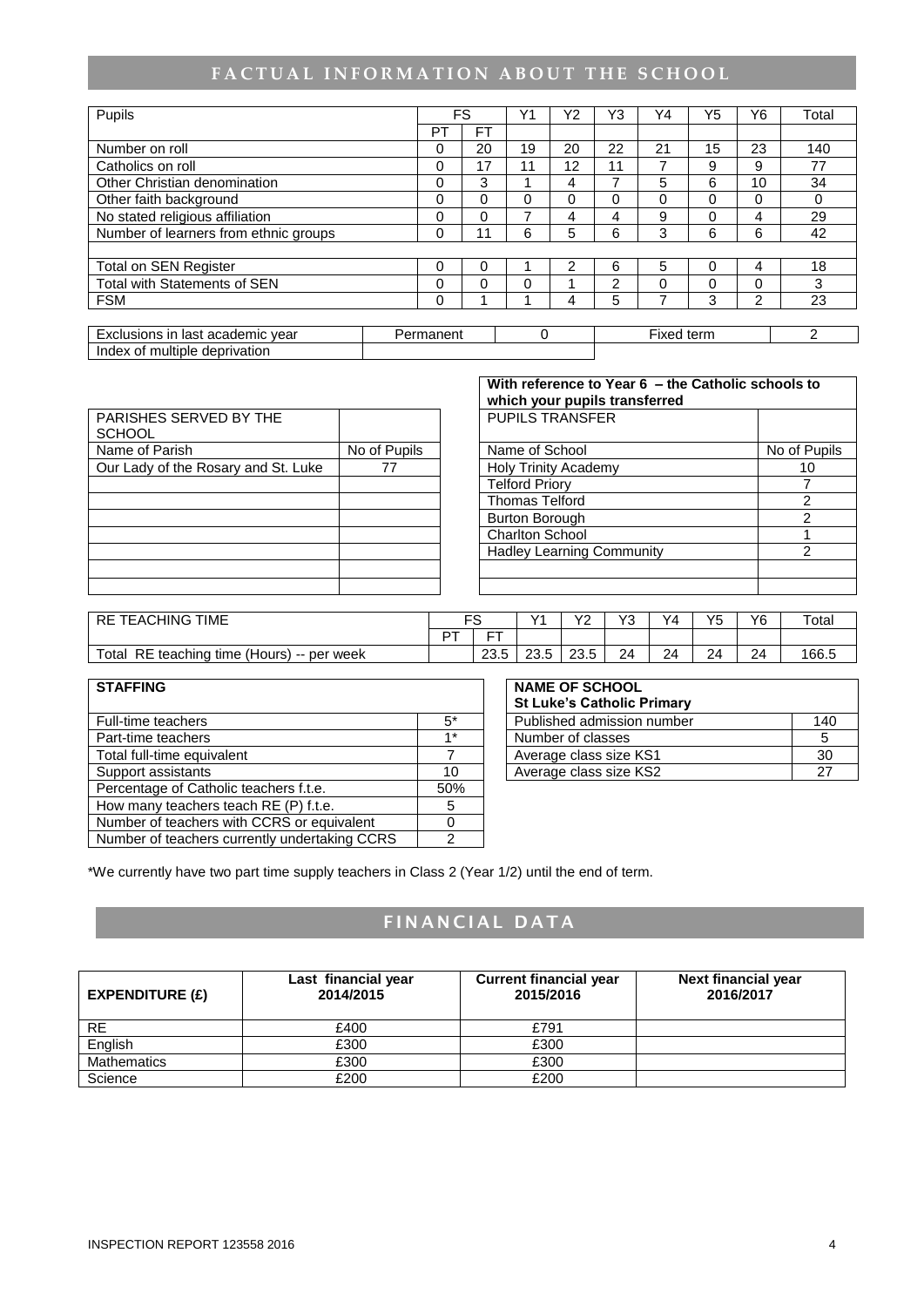| Key to judgements: Grade 1 is outstanding, grade 2 good, grade 3 | Judgement |
|------------------------------------------------------------------|-----------|
| requires improvement and grade 4 inadequate                      |           |

| <b>OUTCOMES FOR PUPILS</b>                                                                              |  |  |  |  |
|---------------------------------------------------------------------------------------------------------|--|--|--|--|
| The outcomes for pupils are good, and pupils are rightly proud of their school. Inspectors spoke with   |  |  |  |  |
| pupils from Y2-6, and they were able to articulate how the school's Mission Statement influences        |  |  |  |  |
| them in their life in school, and their relationships with one another. They were able to express their |  |  |  |  |
| own views and beliefs with confidence.                                                                  |  |  |  |  |

They have a good understanding of what makes their school different from non-faith schools, and they make sure that they show consideration and respect for one other. They are polite and courteous, and have impeccable manners. Their behaviour is exemplary at all times, which means that their learning is never disrupted. The school has a very calm and peaceful atmosphere.

Pupils are reflective and inquiring-for instance, the youngest pupils in school had formulated questions for Jesus, such as, 'Why did you leave us?' and 'What is heaven like?'

Pupils benefit from the varied opportunities to experience the Catholic life of the school, including close links with the parish of Our Lady of the Rosary and St Luke's. For instance, on the day of the Inspection, Y5/6 pupils spent time in church experiencing a World Faith Prayer Trail, led by pupils. The Mini-Vinnies also enjoy and benefit from strong links with the SVP group in the parish. Furthermore, in order to enhance the pupils' experience of the Mass, the sung Mass of St Bernadette is being introduced in both the Parish and School.

Almost all pupils say that they enjoy their Religious Education lessons, and they are keen to do well and take part in the activities on offer. They work hard in lessons, and can work well collaboratively. Progress in Religious Education is good, from their different starting points. Standards in Religious Education are also good, and with more challenge for the most able pupils, could rise further.

Pupils enjoy participating in Collective Worship, and they act with reverence throughout. They are becoming more skilled in the use of scripture, religious artefacts and prayer, and in planning the Acts of Worship independently. They are keen to complete their Mission throughout the week.

#### **LEADERS AND MANAGERS 2**

School leaders and managers are fully committed to the Church's Mission in education and have an excellent understanding of the school's strengths and areas for development. The school's selfevaluation is accurate, and based on a range of evidence.

The Headteacher, who is currently the Religious Education Subject Leader, is passionate about driving the school forward, and has achieved much in a relatively short time. She has sought out and made full use of opportunities provided by the Diocese, and this has had a positive impact on standards and outcomes in Religious Education. She has established robust systems for monitoring, evaluation and assessment in Religious Education, and these now need to be embedded in the future. The Headteacher keeps the Governing Body well informed of all developments. She has also established strong links with the other local Catholic schools.

Governors take their responsibilities seriously, and are keen to support and challenge in equal measure. Fr Bill is the nominated Governor for Religious Education, and he, along with Catechists, work hard to welcome all families into the life of the Parish. Governors are very well informed about Religious Education and the Catholic life of the school, and, being frequent visitors to school, they find out things out for themselves, thereby ensuring an accurate basis for their evaluations. The school's Religious Education action plan is detailed, and supports Governors in their monitoring role, as well as helps to shape the vision and direction of the school. Governors are ambitious for the school.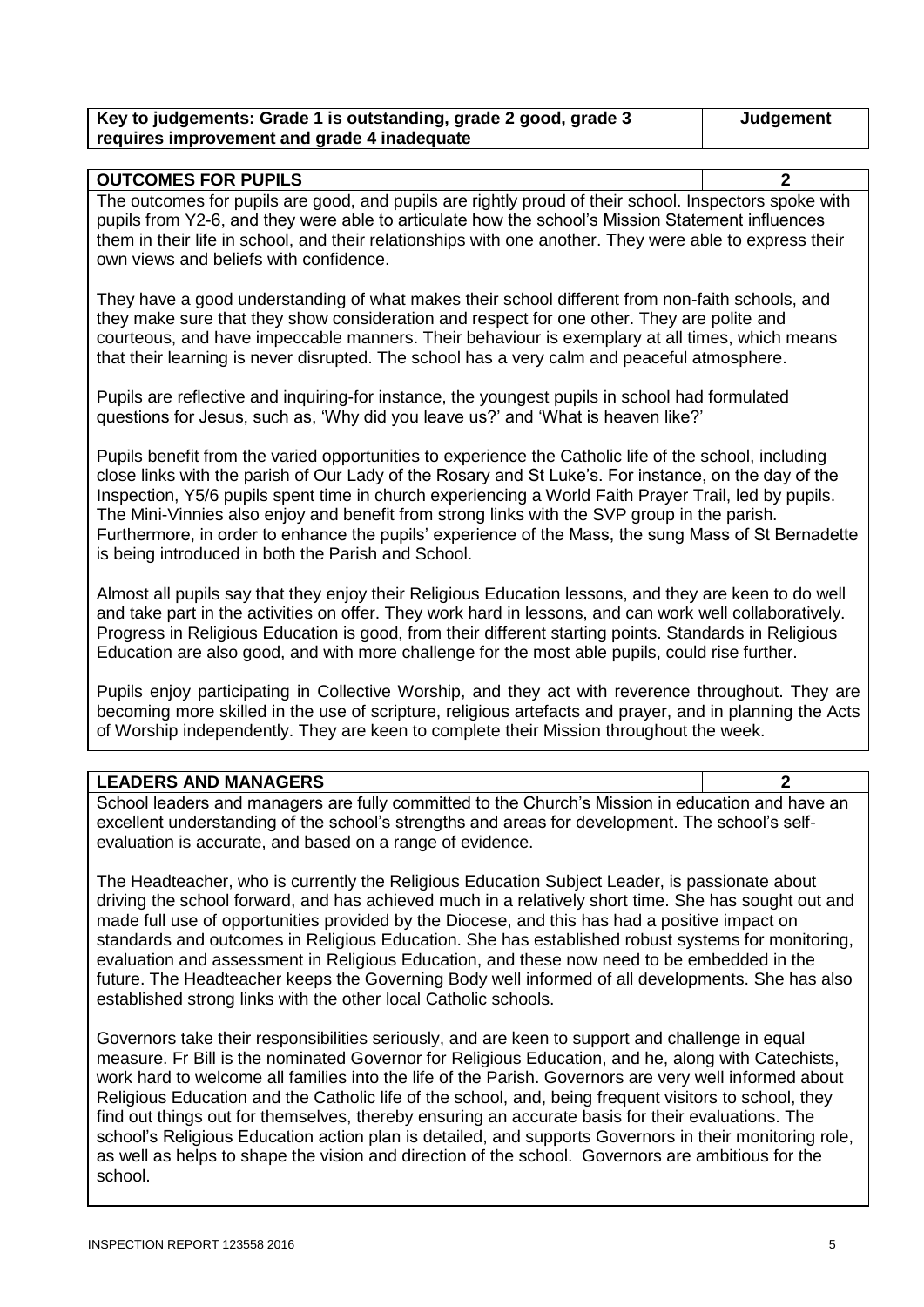Questionnaires returned by parents show that the vast majority of children enjoy attending the school. Parents are happy with the values and attitudes that the school teaches, and as one parent wrote, 'Couldn't ask for a more caring school'. It is clear from the answers given by parents that they fully support the Mission Statement of the school.

#### **PROVISION 2**

Teaching observed by the Inspectors was effective in enabling pupils to make good progress in lessons. Teachers have strong subject knowledge in Religious Education, and are well supported by skillful teaching assistants. Thanks to recent professional development training, there has been a real attempt to develop creativity in Religious Education lessons and this is making learning memorable and exciting for pupils. The staff support the ethos of the school wholeheartedly, and take their professional development in Religious Education seriously.

Pupils are enthusiastic about their learning in Religious Education, and they have an impressive knowledge of the life of St Luke, and his role in the mission of the church.

Mixed age classes present the school a real challenge in terms of coverage of the Religious Education curriculum, and differentiation is provided mostly by support or outcome. Although tasks are often open ended, the progress and attainment of more able pupils would be accelerated by the use of more challenging questions and by the provision of different, more difficult tasks. Work in pupils' Religious Education books is very well presented, and colourful Religious Education displays around the school and in all classrooms, celebrate learning as well as enhance it. Good use of IT to promote learning in Religious Education was evidenced across the school.

Marking is generally thorough and follows the school policy, which the pupils clearly understand. Pupils talk about 'CTG'-Close the Gap, and they know that this helps them to make the next step in their learning. In some instances pupils have not responded to the comments made by their teachers. The school is also developing pupil self -assessment and peer-assessment across the curriculum, including in Religious Education.

The school works successfully with Catechists of the Parish who provide extra input during the children's special year of celebration, and have also supported parents who have wanted to be received into the Church as a result.

#### **OVERALL EFFECTIVENESS 2**

St Luke's is a very successful school providing a good Catholic education for all of the pupils in its care. There is clear evidence of improvement in all areas of Religious Education since the last inspection.

The Headteacher inspires others to ensure that the shared vision has a significant positive impact on the outcomes for the pupils of St Luke's Catholic Primary School.

The governors and staff are committed to the Catholic mission of the school, and strong relationships exist between staff, pupils, families and the wider parish community.

The school's capacity for sustained improvement is good.

All targets from the last Inspection have been addressed.

#### **What the school could do to improve further**

- Continue with the plans to appoint a new Religious Education Subject Leader, building on the success, vision and drive of the current Subject Leader
- Continue to develop differentiation throughout the school, in order to raise the attainment and accelerate progress of all pupils, including the most able.